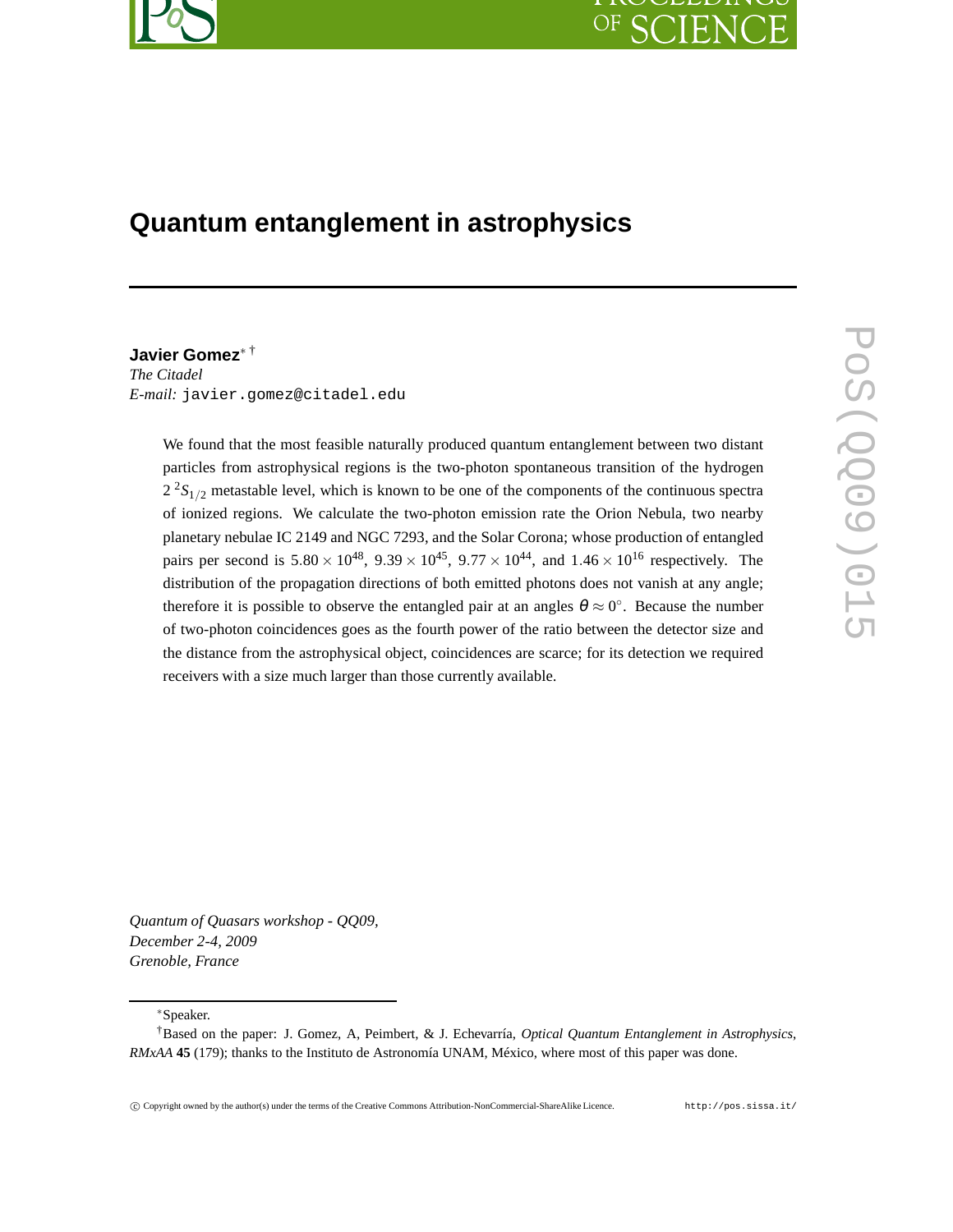# **1. Introduction**

I discuss the methods and results of our paper $[10]$  which goal is to connect the optical quantum entanglement with astrophysics. Since the publication of the Einstein, Podolsky, &Rosen<sup>[7]</sup> paper in 1935 which was though to criticized the fundamentals of Quantum Mechanics, and point the finger on its incompleteness; it allows however, the introduction of the quantum entanglement between two separated particles. In this presentation I am going to discuss the most feasible kind of quantum entanglement: the two-photon emission in the hydrogen  $2^2S_{1/2}$  metastable level which is one of the most important component in the optical continuum emission from HII regions, and planetary nebulae; we calculate the emission rate for 4 different astrophysical regions and the possibility to detecting the entangled pairs of photons.

## **2. Quantum entanglement**

One of the physicist dreams is to be able to communicate to distant points in the Universe; and above all to allow the communication of quantum information between to distant points of the Universe. The quantum entanglement came to life from the famous paper of Einstein, Podolsky, & Rosen<sup>[7]</sup>, with a *Gedanken Experiment* of a quantum composite state that can not be expressed as a product of the two separate states of each particle, therefore they are in an entangled state. This presented new points of view about realism and non-locality in QM. Later on Bohm<sup>[3]</sup> (1951) used discrete states in a case of quantum entanglement with the description of particle's spins; which is going to be used by John Bell<sup>[2]</sup>, who develops a general model of hidden variables, where the angular momentum is conserved, as in the case of *SPS* atomic cascades, where it results some algebraic inequalities of the involved values of this hidden variables model. The Bell's theorem is precisely referred to this general hidden variables model, under the assumptions of locality, i.e., that there is no instantaneous influence or perturbation between the separated particles and the values should obey certain algebraic inequality which is totally independent of QM. Several experiments<sup>[6]</sup> were done to confirm the violation of a special kind of Bell's inequality that does not required polarization analyzers with 100% efficiency, named *CHSH* (Clauser-Horne-Shimony-Holt) Bell's inequality; and finally with the experiment of Aspectetal.<sup>[1]</sup>, where they measured the linear polarization correlations of pairs of photons with time-varying analyzers; for their solid angles and polarizer efficiencies, QM predicts  $S_{OM} = 0.112$ , (the *S* variable is defined therein). They found that the average of their two runs, yields  $S_{exp} = 0.101 \pm 0.020$  violating the Shimony-Holt inequality  $S \leq 0$  (an equivalent of Bell's inequality) by 5 standard deviations, which effectively disproved the existence of local hidden variables theories.

These are examples of quantum entanglement that can be performed at the Lab: positronium annihilation, proton-proton scattering, decay of  $\pi^0 \to e^+ + e^-$ , cascade-photon experiments (i.e.  $J = 0 \rightarrow J = 1 \rightarrow J = 0$ ), and two-photon experiments of the hydrogen metastable forbidden transition  $2^2S \rightarrow 1^2S^{[9][4]}$ .

Among all the possible sources of naturally produced quantum entanglement in the Universe: the annhilation of the positronium, which produces a pair of entangled  $\gamma$  photons (a process that occurs spontaneously in stellar interiors, stellar coronae, or cosmic rays), the decay of a spinless particle  $\pi^0 \rightarrow e^+ + e^-$  (happens in some nuclear reactions in stellar interiors or in cosmic rays),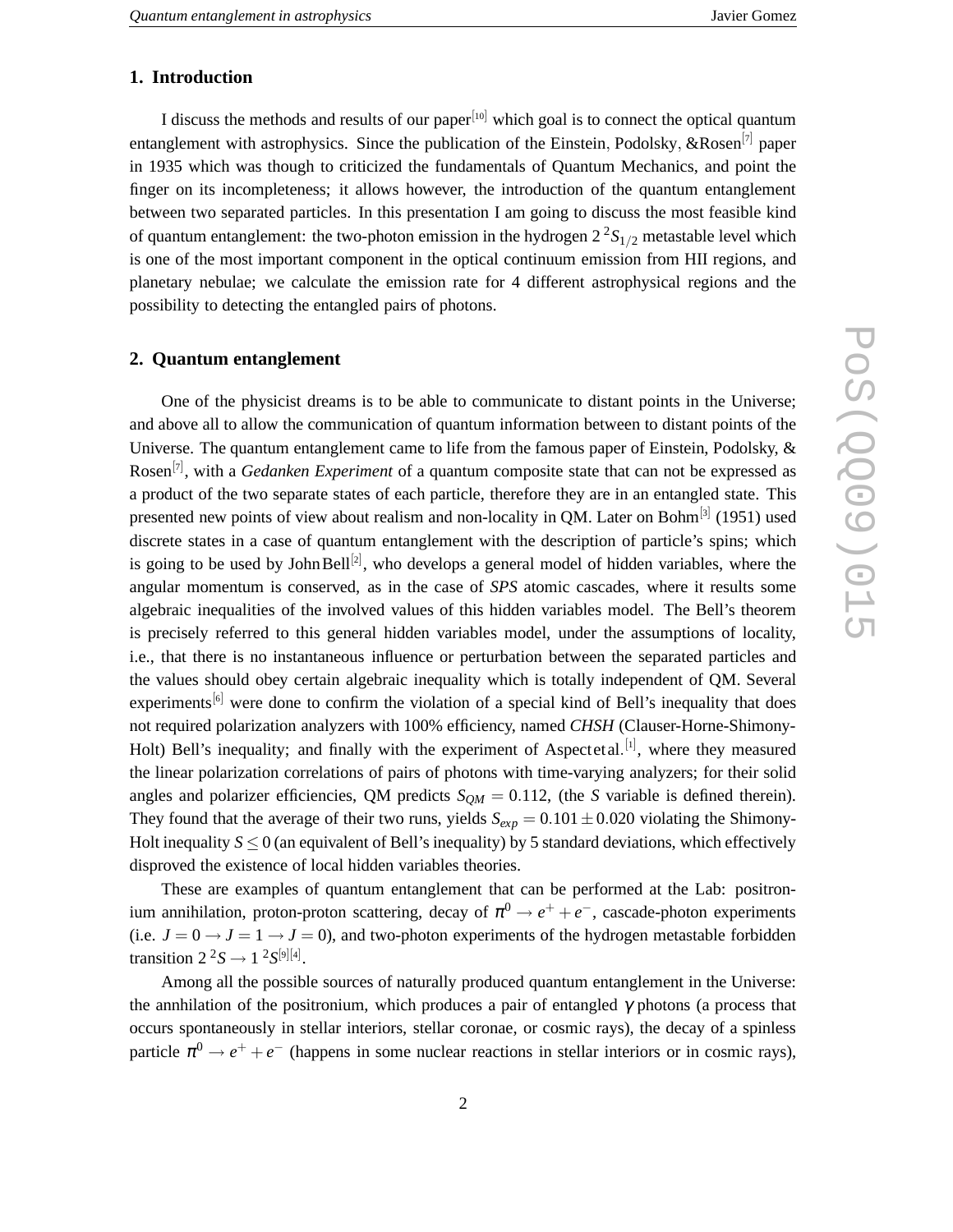

**Figure 1: Continuum emission of Orion Nebula**, where ...: two-photon, \_. \_.: recombination of HI, \_... \_...: recombination of HeI & \_\_\_: total. C. Morisset(Inst.Astro.UNAM).

the proton-proton scattering (may occur in stellar atmospheres or in the ISM), the two-photon atomic SPS cascades such as the case of observed  $\lambda$ 5513 Å and  $\lambda$ 4227 Å pairs produced in the Calcium atom (may occur in stellar atmospheres), and the two-photon emission in the hydrogen  $2^{2}S_{1/2}$  metastable level that occurs in large quantities in HII regions and PNe (is observable as part of their optical whole continuum emission). From all of these kinds of pairs of quantum entangled particles, the most feasible to be detected is the two-photon emission in the hydrogen  $2^{2}S_{1/2}$  metastable; due to the abundance of hydrogen in the universe and to the moderate amount of energy involved in his process.

# **2.1 Two-photon emission in the hydrogen** 2 <sup>2</sup>*S*1/<sup>2</sup> **metastable**

The continuum emission coefficients in HII Regions & PNe can be expressed in four components: free-bound  $&$  free-free transitions of H+, free-bound  $&$  free-free transitions of He, freebound & free-free transitions of He+, and  $2^2S_{1/2}$  two-photon transitions in H.

As is shown in figure 1, for the case of Orion most of the continuum is due two-photon emission for  $\lambda$  < 2600 Å.

Novick<sup>[13]</sup> (1969) presented an extensive review of the previous work on two-photon productions, and showed (both theoretically and experimentally) that the angular correlation between the propagation directions between both photons is proportional to  $(1 + cos^2 \theta)$ , which clearly shows that both photons can be emitted in all directions with respect to each other. This is an important result since for astrophysical detection it is convenient that the direction of propagation of the two-photon pair has to be nearly parallel.

Two-photon entangled wavefunction in the polarizations can be expressed in this way: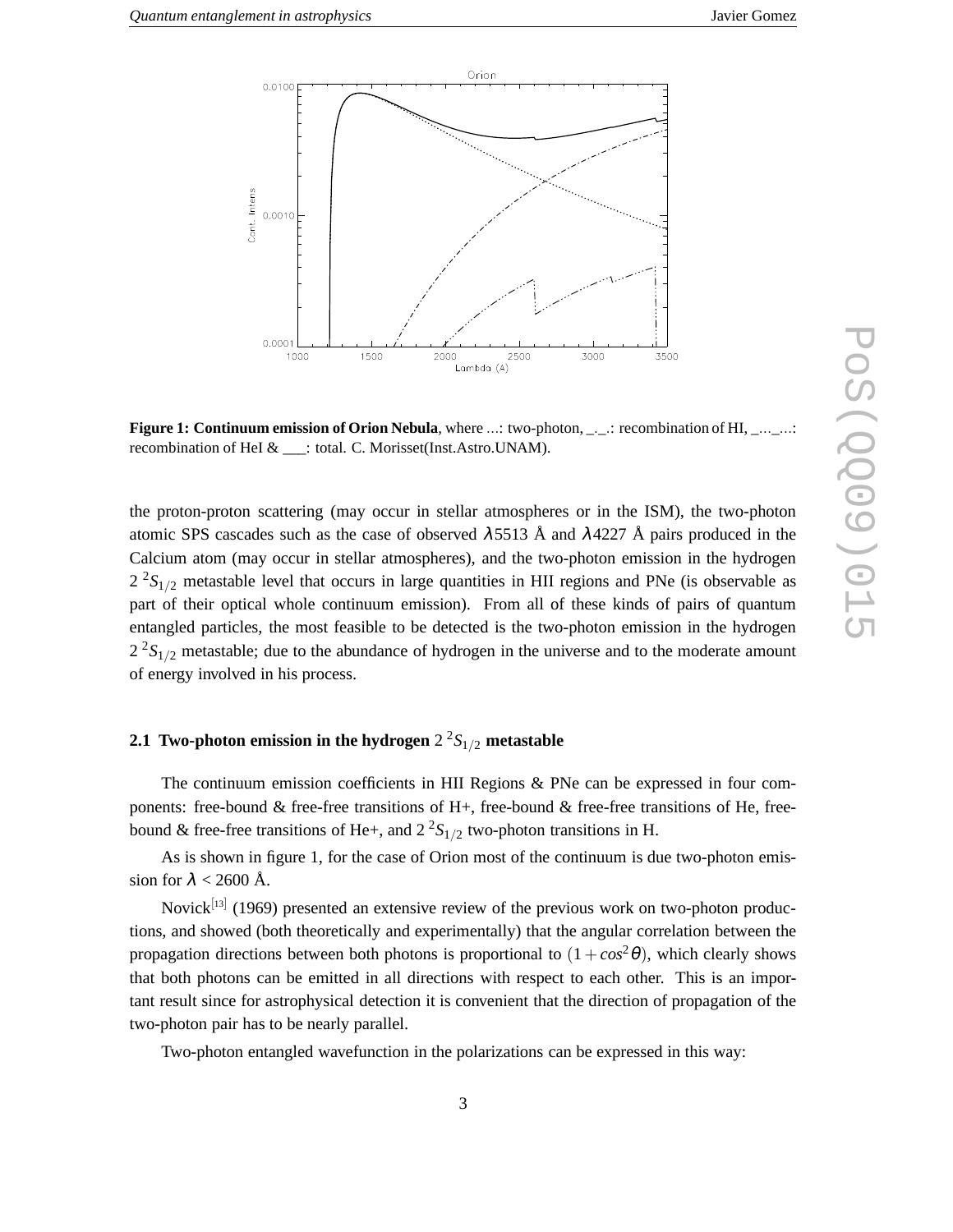$\Psi = \frac{1}{\sqrt{2}}$  $\sqrt{2}$  $\lceil$  1 0  $\setminus$ ⊗  $\sqrt{1}$ 0  $\setminus$  $+$  $\int$ 1  $\setminus$ ⊗  $\int$ 1  $\setminus$  ]  $\setminus$ 

Where  $\begin{pmatrix} 1 \\ 2 \end{pmatrix}$ 0 represents the polarization in the direction of  $\hat{x}$  axis  $\& \begin{pmatrix} 0 \\ 1 \end{pmatrix}$ 1 represents the polarization in the direction of  $\hat{y}$  axis; first column of tensor product  $\otimes$  is the state of the first photon and the second column of the tensor product ⊗ is the state of the second photon.

The conservation of energy of two-photon in terms of frequencies:

$$
v_s + v_i = v_{21} = \frac{E_2 - E_1}{h} = \frac{10.2 \text{eV}}{h} = 1.46 \times 10^{15} \text{ s}^{-1}
$$

With a total transition probability:  $A_{2^2S,1^2S} = 8.227 \text{ sec}^{-1}$ .

### **3. Astrophysical ionized regions**

Here I present the methods to calculate the total number of entangled emitted photons: **Q**(**2q**), and the total number of emitted photons produced by the object via the hydrogen metastable transition decay  $2^2S \rightarrow 1^2S$ :  $Q(H^0)$  production rate of photoionizing photons.

The astrophysical regions that we have studied are:

• PNe: **IC 2149** (L=1 585 pc) **NGC 7293[Helix]** (L=157 pc)

$$
Q(H^0) = \frac{\alpha_B(H^0, T)}{\alpha_{H_\beta}^{eff}(H^0, T)} \times \frac{L(H_\beta)}{h v_{H_\beta}} = \frac{\alpha_B}{\alpha_{H_\beta}^{eff}} \times \frac{\pi F(H_\beta)}{4\pi L^2 h v_{H_\beta}},
$$

*Q*(*H*<sup>0</sup>) obtained from *H*β flux: *Q*(2*q*) = ξ · *Q*(*H*<sup>0</sup>), ξ =  $\frac{2S}{1+n}$  $rac{2S}{1+n_e r}$ .  $Q(2q)[IC 2149] = 1.88 \times 10^{46}$  photons s<sup>-1</sup>  $Q(2q)[NGC 7293] = 1.95 \times 10^{45}$  photons s<sup>-1</sup>

• **Orion Nebula**(L=414 pc)

Dominant O6 star  $\theta^1$  Ori C

 $Q(H^0) = 2.19 \times 10^{49}$  photoionizing photons s<sup>-1</sup>,

 $\xi = 0.53$ 

 $Q(2q) = 1.16 \times 10^{49}$  photons s<sup>-1</sup>

• **Solar Corona** (L=less than 1 A.U.)

$$
Q(2q) = 2 \int_{0.5}^{1} \int_{0}^{4\pi} \int_{\zeta=1}^{\zeta=\zeta_{l}} \frac{4\pi R_{\odot}^{3}}{4\pi h v} \times F_{e}(\zeta) \times \left(\frac{\zeta^{2} n_{e}^{2}(\zeta) \alpha_{B}(\zeta)}{A_{2^{2}S,1^{2}S}} \times h y A_{2p}(y)\right) dy d\Omega d\zeta
$$
  
= 2.92 × 10<sup>16</sup> photons · s<sup>-1</sup>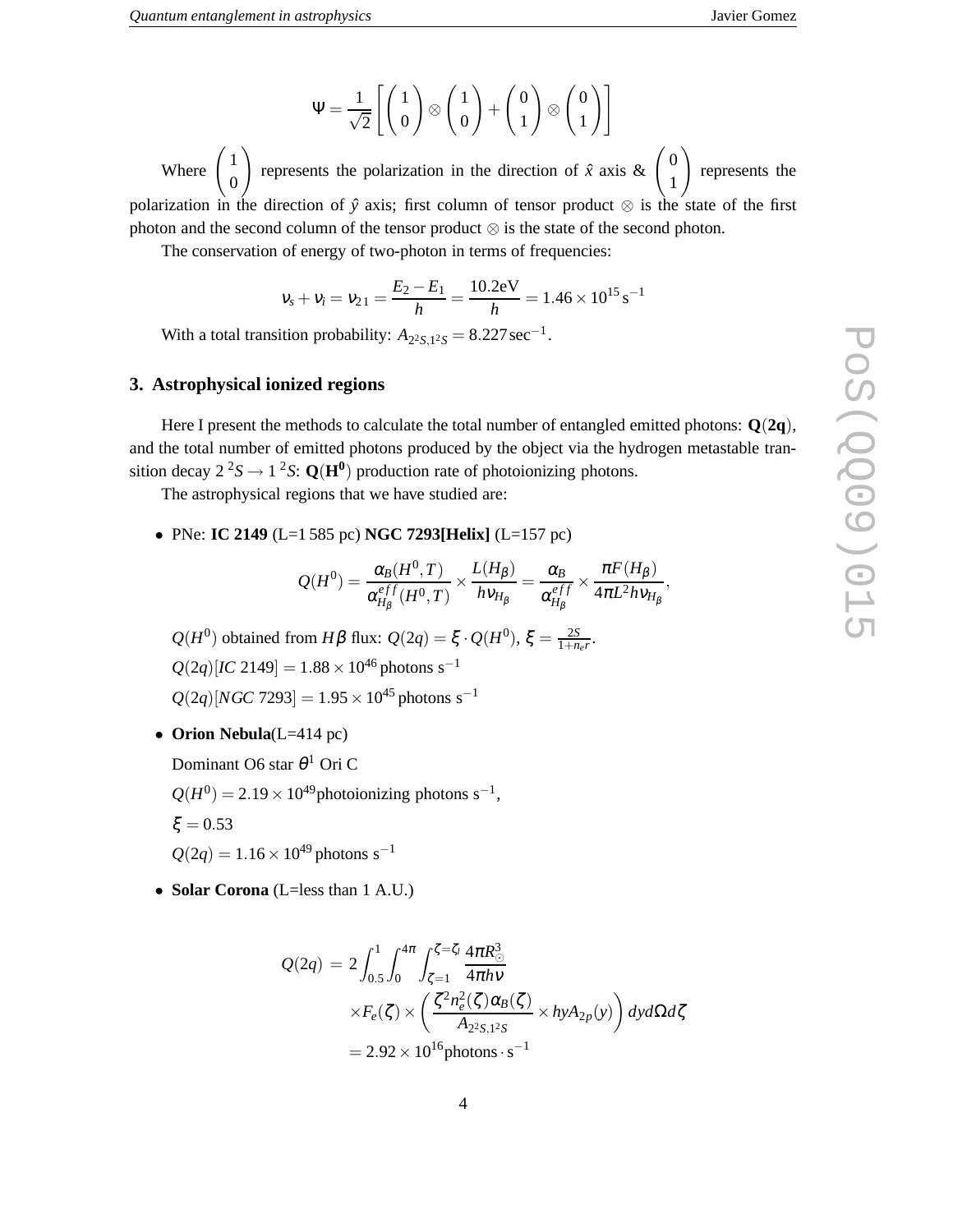PoS(QQ09)015

 $\sqrt{ }$ 

Pos(2009)01

**Table 1:** Receiver diameters for one two-photon coincidence per hour and per year

| Object          |         | $R_{PP}$              | $D[1/y]^*$ |        | $D[1/y]$ $D[1/hr]$ |
|-----------------|---------|-----------------------|------------|--------|--------------------|
|                 |         | pairs $s^{-1}$        | km         | km     | km                 |
| Orion Nebula    | 414 pc  | $5.8 \times 10^{48}$  | 272        | 785    | 7590               |
| IC 2149         | 1585 pc | $9.39 \times 10^{45}$ | 5200       | 14 000 | 135 000            |
| <b>NGC 7293</b> | 157 pc  | $9.77 \times 10^{44}$ | 906        | 1.540  | 14 900             |
| Solar Corona    | 1 A.U.  | $1.46 \times 10^{16}$ | 457        | 457    | 4420               |

\* No extinction

We obtain the observed values for the electronic density, and the temperature of the Solar Corona<sup>[12]</sup>,  $\zeta = R/R_{\odot}$ , where  $R_{\odot} = 6.96 \times 10^{10}$  cm is the solar radius

for  $1 \leq \zeta \leq 3.83$ 

$$
n_e(\zeta) = 1.55 \times 10^8 \zeta^{-6} \times (1 + 1.93 \times \zeta^{-10}) \text{ cm}^{-3},
$$

& for  $\zeta > 3.83$ 

$$
n_e(\zeta) = 7.2 \times 10^5 \zeta^{-2} \text{cm}^{-3};
$$

$$
T_e(\zeta) = \zeta^{-2/7} \times 10^6 \text{K}.
$$

The number of signal photons  $z_{Ph_s}$  which arrive on the earth per cm<sup>2</sup> per second would be:

$$
z_{Ph_s} = \frac{Q(2q)}{8\pi L^2} \text{ cm}^{-2} \text{ s}^{-1},\tag{3.1}
$$

where *L* is the distance to the object in cm. The number of signal photons that can be detected by a receiver of diameter D will be:

$$
Z_{Ph_s} = z_{Ph_s} \times \frac{\pi D^2}{4} = \frac{Q(2q)}{32 \cdot L^2} \times D^2 s^{-1},\tag{3.2}
$$

 $C(\Theta)$ , the number of two-photon coincidences that can be detected with our receiver of diameter *D* at a distance *L* from the particular region, which depends on the subtended angle of the receiver

$$
\Theta = \frac{D}{L} \text{ radians.}
$$

$$
C(\Theta) = \frac{Q(2q)D^2}{8\pi L^2} \times \frac{1}{3} \left(\frac{D}{L}\right)^2 = \frac{Q(2q)}{24\pi} \times \left(\frac{D}{L}\right)^4
$$

$$
D_{min} = \left[\frac{24\pi \cdot C(\Theta)}{Q(2q)}\right]^{1/4} \times L
$$

In table 1 we presented the minimum receiver diameters (including the effect of ISM extinction) for one two-photon coincidence per hour and per year for all the studied astrophysical objects in our paper<sup>[10]</sup>.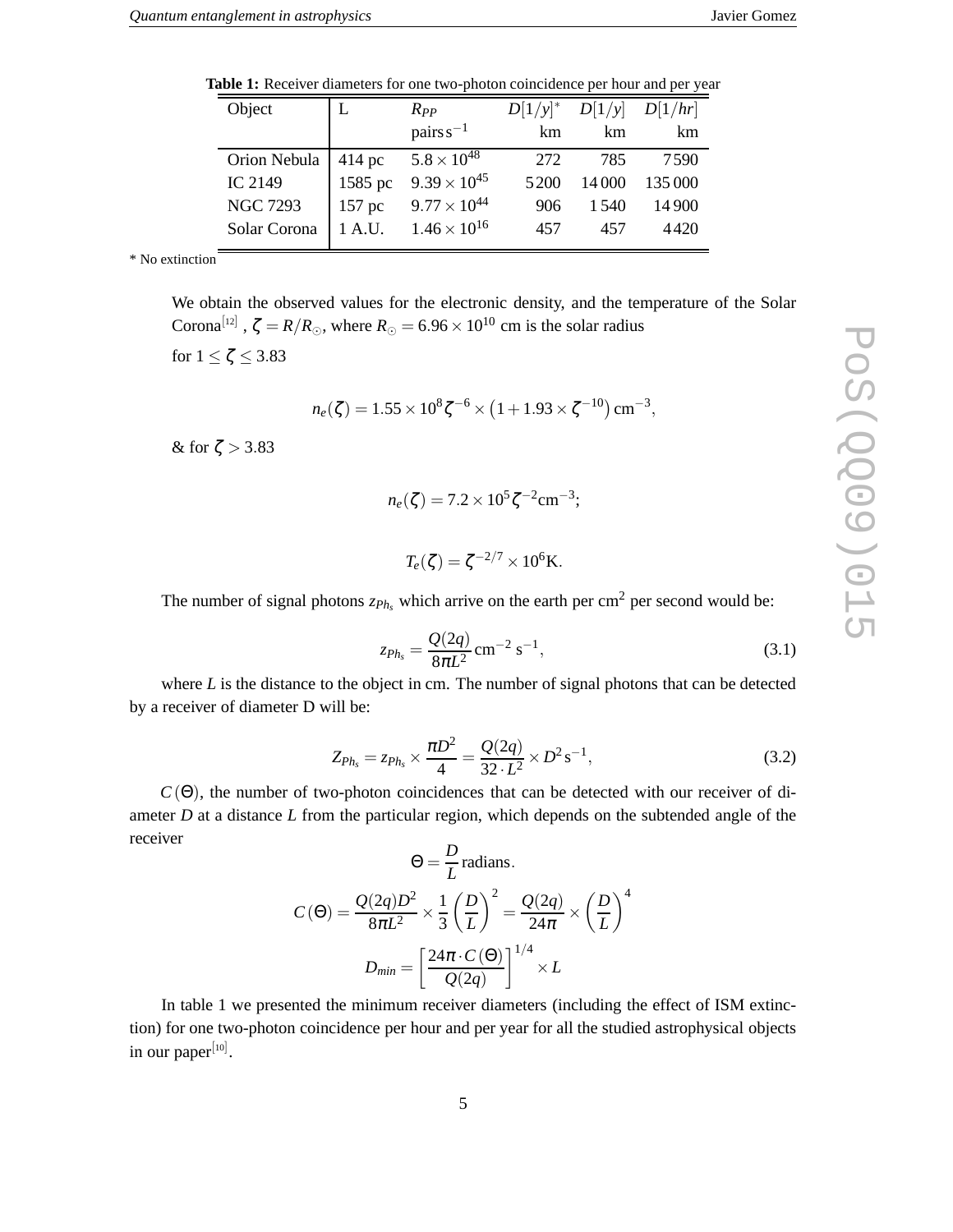# **4. Conclusions**

- The possibility to observe this quantum effect in a naturally occurring astrophysical object seems particularly interesting. Since it would not only be observed outside of laboratory conditions, but the distance associated with the non-locality of such an entanglement would be unprecedented.
- The most feasible EPR Quantum Entanglement that can be detected in the Universe is the two-photon spontaneous transition of the hydrogen  $2^2S_{1/2}$  metastable level.
- The pair of photons keep their entanglement during their travel.
- The two-photon emission rate for Orion, IC 2149, NGC 7293, & Sol.Cor. are  $5.80 \times 10^{48}$ ,  $9.39 \times 10^{45}$ ,  $9.77 \times 10^{44}$ , &  $1.46 \times 10^{16}$  pairs of photons per second respectively.
- The minimum sizes of the receiver diameters *D* for one coincidence per year 272 km and 457 km for the Orion Nebula and Solar Corona respectively and 906 and 5 200 km for NGC 7293 and IC 2149 respectively.
- The best astrophysical object to detect two-photon coincidences is the Solar Corona.
- Although we have explored the possibilities of the two-photon detection, we don't think that the proposed size level (about 457 km for the Solar Corona) could be realistically reached even in the long future.

### **References**

- [1] A. Aspect, J. Dalibard, & G. Roger, *Phys. Rev. Lett.* **49** (1804)
- [2] J. S. Bell, *Physics* **1** (195)
- [3] D. Bohm, *Quantum Theory* Prentice-Hall, New York
- [4] G. Breit, & E. Teller, *Ap. J.* **91** (215)
- [5] R. L. Brown, & W. G. Mathews, *Ap. J.* **160** (939)
- [6] J.F. Clauser, & A. Shimony, *Rep. Prog. Phys.* **41** (1881)
- [7] A. Einstein, B. Podolsky, & N. Rosen, *Phys. Rev.* **47** (777)
- [8] A. Fedrizzi et al., *Nat. Phys.* **5** (389)
- [9] M. Göpert-Mayer *Ann. Phys.* **9** (273)
- [10] J. Gomez, A, Peimbert, & J. Echevarría, *Optical Quantum Entanglement in Astrophysics*, *RMxAA***45** (179)
- [11] G. A. Gurzadyan *PASP* **88** (891)
- [12] K. R. Lang, *Astrophysical Formulae, Volumes I and II*, 3rd Edition, Springer-Verlag, Berlin
- [13] R. Novick, *Physics of One and Two-Electron Atoms*, ed F. Bopp, & H. Kleinpoppen, North Holland, Amsterdam